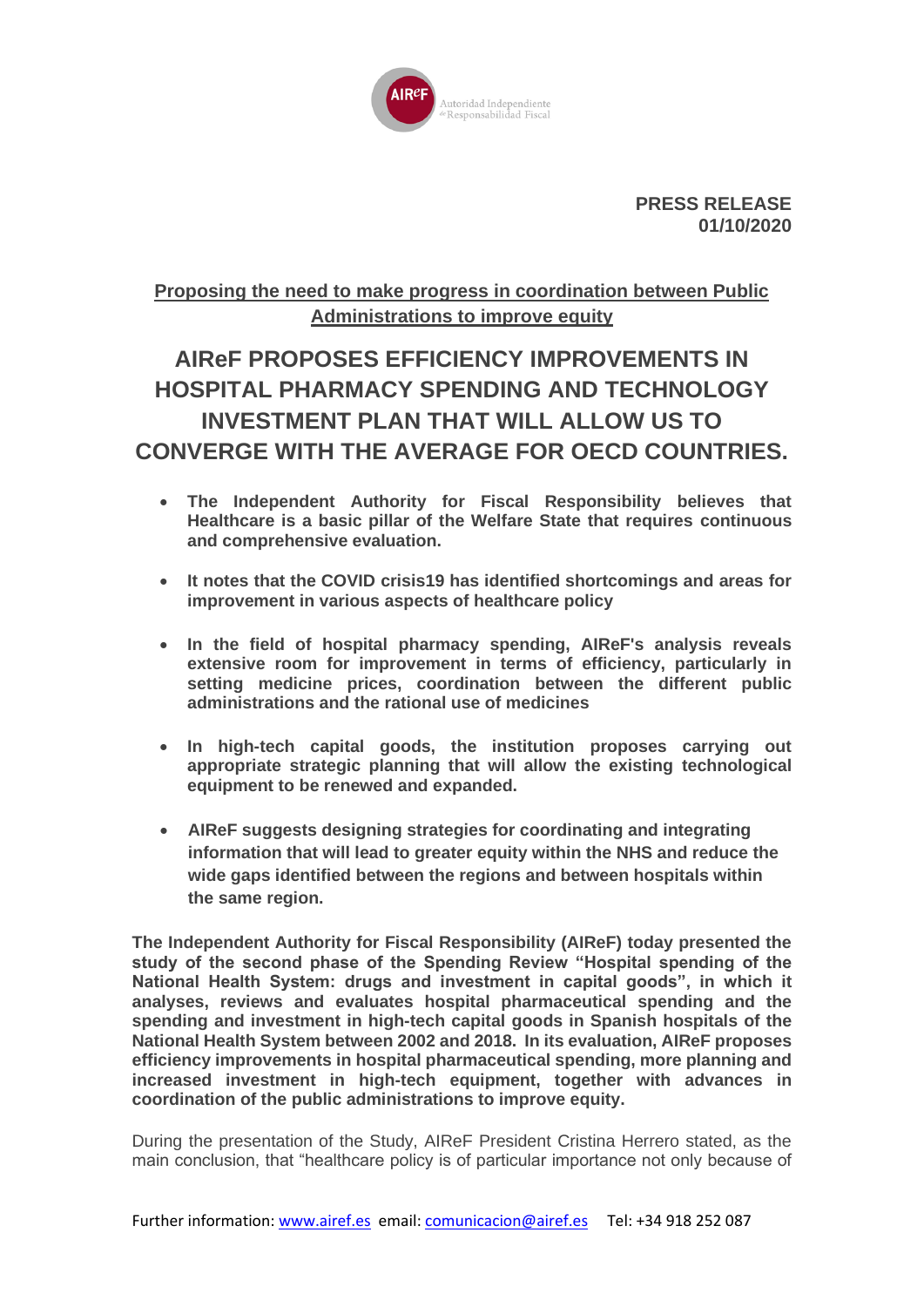

its weight in public spending and the extent of the challenges it faces, such as an ageing population, but also because it is a basic pillar of the Welfare State and one of the policies with greatest redistributive power. This demonstrates the need for ongoing evaluation".

The AIReF President also highlighted that the current COVID19 crisis has revealed shortcomings and areas for improvement in various aspects of healthcare policy, including the need to improve efficiency in hospital pharmaceutical spending, greater planning to renew and extend hospitals' current technological equipment, and the need to move forward in greater coordination between public administrations and information systems in order to improve the system's equity.

### **The importance of Healthcare Spending**

Healthcare spending accounts for 6.4% of GDP and 15% of public expenditure, over €71bn. AIReF has already evaluated 17.5 billion of this expenditure in the framework of the first two phases of the Spending Review. In the first phase, it analysed spending on medicines dispensed in pharmacies, an item that totalled over €10.5bn in 2017. In the second phase, AIReF continues this analysis by evaluating spending on medicines in the hospital sector and spending on high-tech capital goods, two items that accounted for close to €7bn in 2018.

AIReF has conducted an economic evaluation based on evidence and data analysis in the search for improvements in terms of effectiveness and efficiency. The institution has analysed the decision-making, planning and procurement procedures to identify levers to improve strategies and foster a culture of rational use of medicines and capital goods that will optimise public spending. In order to carry out the Study, AIReF has made use of multiple sources of information, such as databases, questionnaires for health services and hospitals, a review of all the literature, sessions with stakeholders and sessions with expert groups. It has also visited 41 hospitals spread over all the regions, where it carried out 7-8 hour interviews with the management and administrative staff.

#### **Hospital pharmacy**

In 2018, €6,613m was allocated to hospital pharmacy expenditure. This item, which accounts for about 17% of total hospital expenditure, has grown steadily over recent years. In 2013, it amounted to around €2.3bn and it is expected to continue growing over the coming years, mainly as a result of the introduction of innovative medicines in the fields of oncology, new antidiabetic medication, drugs developed using synthetic biology, cell and genetic therapies and the expected growth in orphan drugs.

AIReF has evaluated the financing and policy decisions for setting and revising the prices of medicines, the rational use of medicines, public procurement and medicine purchasing processes and the corresponding logistics and dispensing of such medicines. In general terms, AIReF has identified extensive room for improvement in all the areas analysed.

Specifically, the institution notes the limited decision-making capacity of the regions in the Interministerial Commission on Medicine and Healthcare Product Prices and proposes reviewing the Commission's structure to give more weight to the regions, which currently have a low level of decision-making power, with only 3 of the 11 possible votes, even though they bear the pharmaceutical expenditure through their budgets.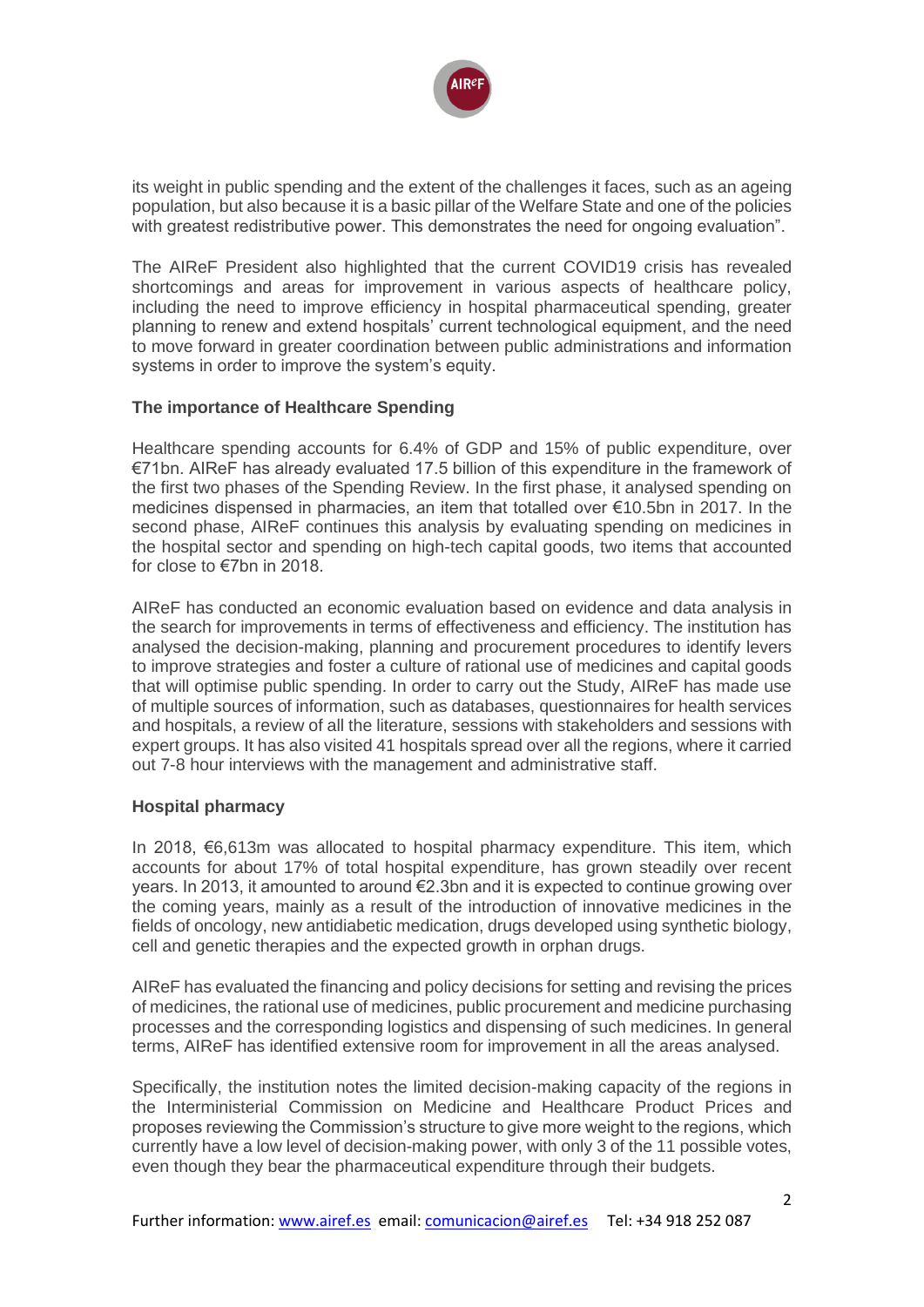

AIReF also detects the lack of an overview of the price of medicines used in a specific pathology, which leads to significant differences in the price of medicines with similar therapeutic value for the same condition and limits potential competition between these medicines. In this regard, it recommends intensifying the systematic review of prices and financing conditions, adapting the current Reference Price System and incorporating cost-effectiveness criteria in pricing.

In the Study, AIReF also highlights the lack of coordination between the Pharmacy and Therapeutics Commissions and proposes the creation of a collaboration network between the Pharmacy and Therapeutics Commissions, coordinated by the Ministry of Health. AIReF suggests an independent body, with its own budget, to make binding recommendations for certain drugs with a high economic and/or health impact. This Network would enhance the flow of information, strengthen the joint evaluation of medicines, the preparation of clinical guides and the exchange of high-value information on therapeutic uses.

In order to improve the efficiency and sustainability of the National Health System, AIReF proposes encouraging the switching to biosimilars and the use of it since the beginning of the treatment, after noting that, in comparative terms, the penetration of biosimilars in Spain is below the European average in three of the six active ingredients for which data are available. Furthermore, the level of penetration of biosimilars varies widely between regions, hospitals and clinical services and different strategies for encouraging their use are applied.

AIReF also notes a low level of application of the contract awarding procedures of the Public Sector Procurement Act and a lack of transparency in purchasing. AIReF also highlights the lack of a medicine logistics integration strategy and the absence of a specific regulatory framework for outpatients and of protocols for shortages. In this regard, the institution proposes using formulas and procedures to speed up the processing of procedures. This is necessary to promote procurement subject to the provisions of the Public Sector Procurement Act and consolidate electronic procurement platforms. It also suggests automating the storage and dispensing of medicines for inpatients and outpatients, establishing a procedural and operational regulatory framework for the provision of pharmaceuticals to outpatients and improving the humanisation of care and medicine dispensing.

### **Capital goods**

Investment in high-tech capital goods amounted to €320m in 2018. Although it is a less important market than the pharmaceutical market in budget terms, it is essential for providing quality care, which has an impact in terms of acquisition costs, but also potential savings in other items and in improving health outcomes.

AIReF notes that Spain's high-tech equipment is still below the OECD average. It is also uneven and there are significant differences between the regions. The average level of obsolescence is now higher than 10 years ago and 44% of the equipment is over 10 years old. Furthermore, a significant proportion of the installed high-tech equipment has greater potential for use.